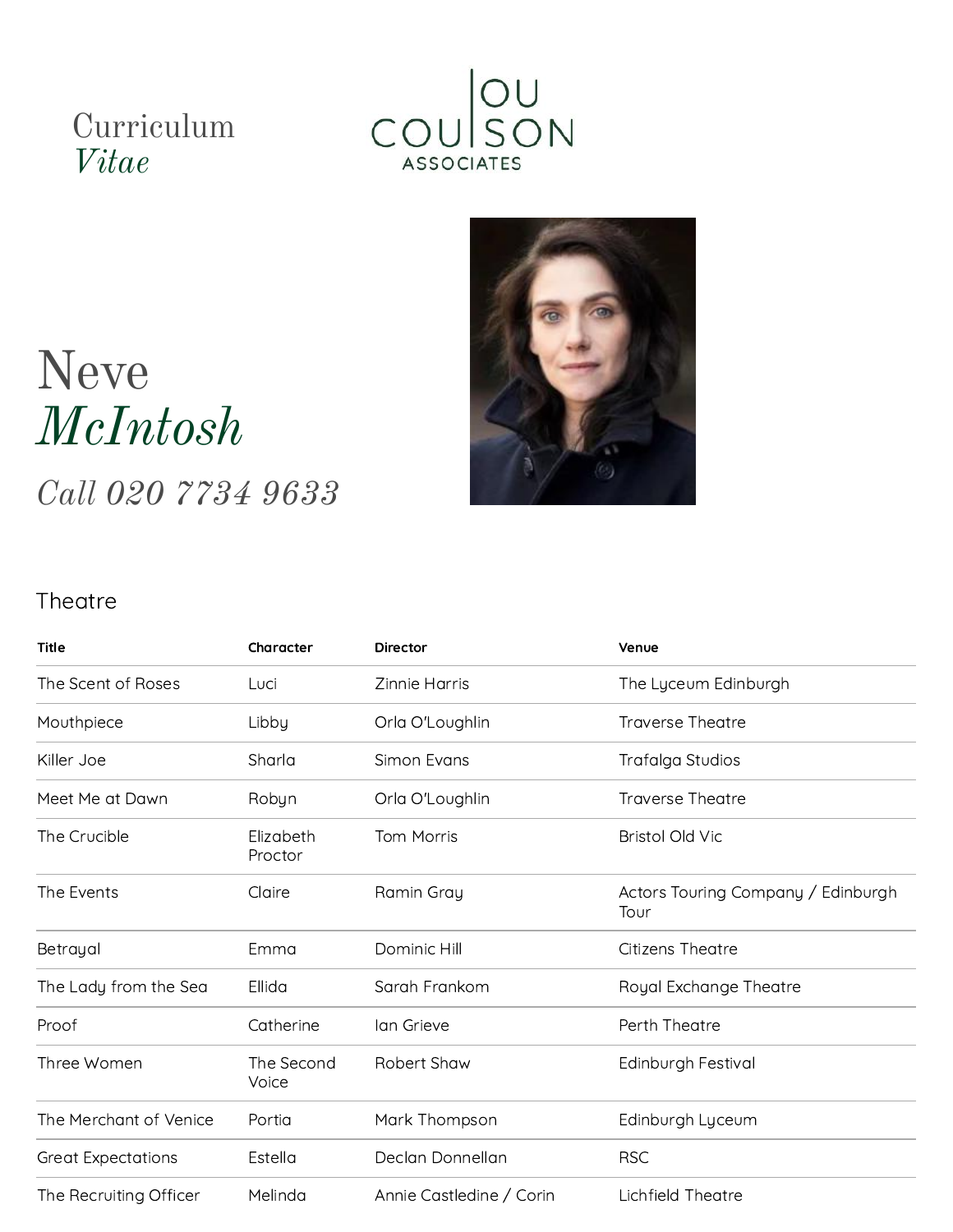|                                          |                 | Redgrave         |                         |
|------------------------------------------|-----------------|------------------|-------------------------|
| Don Juan                                 | Donna Elvira    | Michael Grandage | Sheffield Crucible      |
| Victoria                                 | Victoria        | Ian Brown        | <b>RSC</b>              |
| Outside on the Street                    | Girl / Daughter | Gordon Anderson  | The Gate Theatre        |
| Run For Your Wife                        | Barbara Smith   | Michael Winter   | Perth Theatre           |
| When We Were Women                       | Isla            | Colette O'Neil   | Perth Theatre           |
| The Trick is to Keep<br><b>Breathing</b> | Joy 3           | Michael Boyd     | The Tron Theatre        |
| Kennedy's Children                       | Carla           | Sarah Woolley    | Big Like Texas          |
| The Barber of Seville                    | Rosine          | Caroline Hall    | Arches Theatre, Glasgow |
| Europe (Rehearsed<br>reading)            | Katia           |                  | <b>National Theatre</b> |
| The Threepenny Opera                     | Lucy            | Rorrie Hills     | <b>Telford College</b>  |

## Film

| <b>Title</b>                   | Role               | <b>Director</b>    | <b>Production Company</b>     |
|--------------------------------|--------------------|--------------------|-------------------------------|
| The Small Hand (TV Movie)      | Denisa             | Justin Molotnikov  | Awesome Media & Entertainment |
| Social Suicide                 | Detective Dalton   | Bruce Webb         | Whatever Pictures             |
| The Be All And Fnd All         | Kate               | Bruce Webb         | Whatever Pictures             |
| Salvage                        | Beth               | Lawrence Gough     | Hoax Films                    |
| Spring 1942                    | Clara              | Uri Barbash        | Praxis Films                  |
| One Last Chance                | Barbara            | Stuart Svaarsand   | Hero Films                    |
| Gypsy Woman                    | <b>Natalie</b>     | Sheree Folkson     | <b>Starfield Productions</b>  |
| The Trouble with Men and Women | Deborah            | Tony Fisher        | Romeo Error td.               |
| Vivid (Short)                  | Kirstie            | Peter Dillon       | Wildcat Films                 |
| Look (Short)                   | Wendy              | Cordelia Beresford | Heyday Films                  |
| Wonderful World (Short)        | Joy                | Olly Blackburn     | Wiggin O'Neal Films Ltd       |
| Plunkett & Macleane            | Liz                | Jake Scott         | Working Title                 |
| The Leading Man                | Bookshop Assistant | John Duigan        | <b>J&amp;M</b> Entertainment  |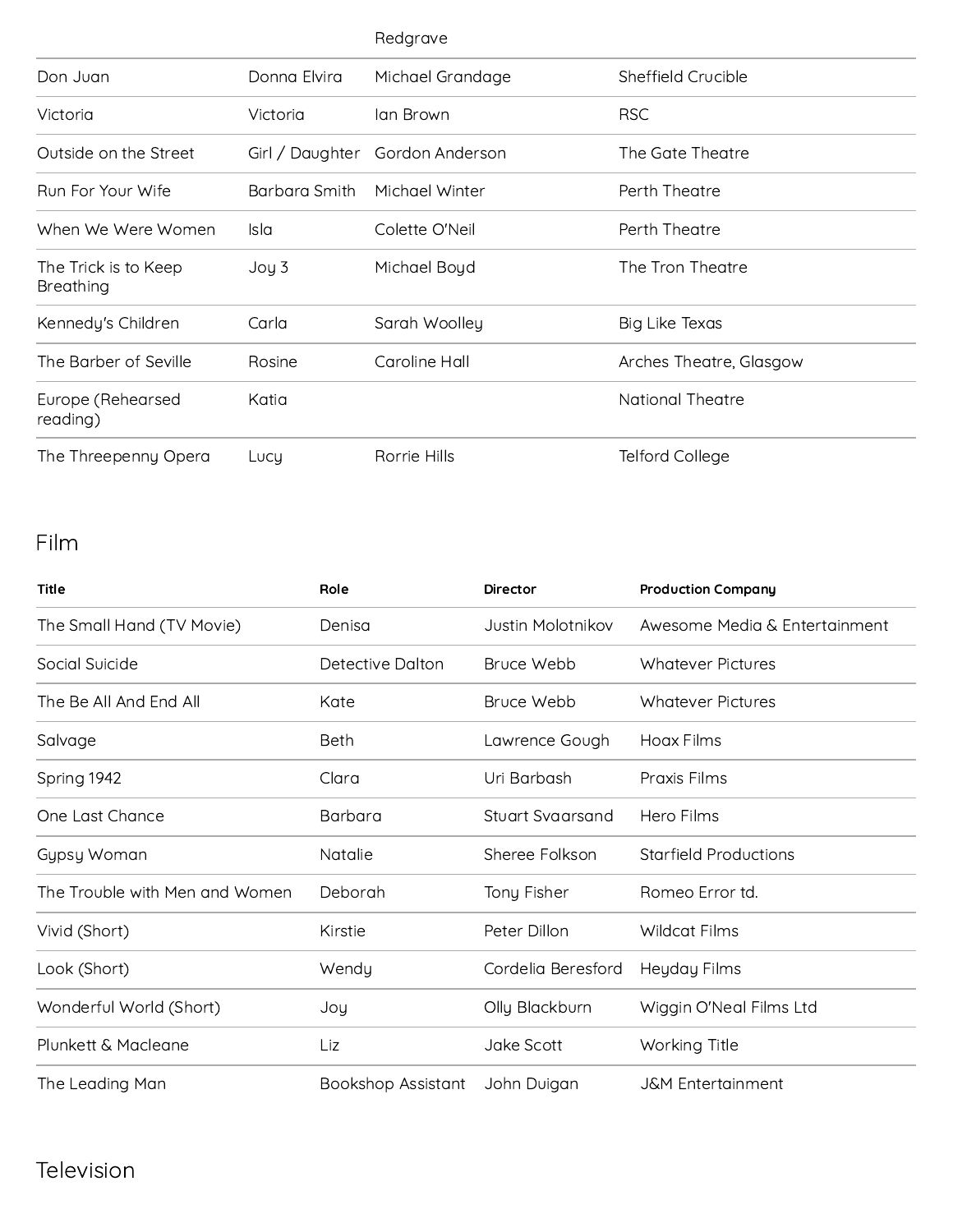| Title                                 | Role               | <b>Director</b>          | <b>Production Company</b>   |
|---------------------------------------|--------------------|--------------------------|-----------------------------|
| Shetland S06                          | Katie Kilmur       | <b>Various Directors</b> | <b>ITV Shetland Limited</b> |
| Tin Star S3                           | Georgia Simmons    | <b>Patrick Harkins</b>   |                             |
| Moving On S11                         | Jo                 | Gillian Kearney          | <b>BBC</b>                  |
| <b>Traces</b>                         | Julie Hedges       | <b>Various Directors</b> | <b>Red Productions</b>      |
| Cheat                                 | Harriet            | Louise Hooper            | Two Brothers Picture        |
| Lucky Man S3                          | Elsa Gray          | Various                  | Carnival Productions Ltd.   |
| Shetland                              | Kate Kilmuir       | Lee Haven Jones          | <b>BBC</b>                  |
| Guerilla                              | <b>Emily Pence</b> | John Miller              | <b>Fifty Fathoms</b>        |
| The Replacement                       | Kay                | Joe Ahearne              | Left Bank Pictures          |
| Death in Paradise                     | Nicky Hoskins      | Various                  | <b>Red Planet Pictures</b>  |
| Critical                              | Mrs Nicola Hicklin | Various                  | <b>Hat Trick</b>            |
| <b>Ripper Street</b>                  | Raine              | Chris Menaul             | <b>Tiger Aspect</b>         |
| Dracula                               | Janina Kliberson   | Andy Goddard             | Carnival Productions Ltd.   |
| New Tricks                            | Cathy Sinclair     | Phil John                | Wall to Wall Productions    |
| Lip Service                           | Laura              | Various                  | Kudos                       |
| Doctor Who                            | Madam Vastra       | Peter Hoare              | <b>BBC</b>                  |
| Case Histories                        | Dr Joanne Hunter   | Dan Zeff                 | Ruby Films                  |
| The Accused                           | Ros                | Richard Laxton           | <b>BBC</b>                  |
| Single Father                         | Anna               | Sam Miller               | <b>Red Productions</b>      |
| Inspector George Gently               | Sarah              | Daniel O'Hare            | Company Television          |
| Doctor Who                            | Alaya / Restac     | Ashley Way               | <b>BBC</b>                  |
| Law & Order: UK                       | Cathy Shaw         | Julian Holmes            | Kudos                       |
| Casualty                              | Dervla             | Dermot Boyd              | <b>BBC</b>                  |
| Sea of Souls                          | Karen O'Rourke     | Andy Hay                 | Carnival Productions Ltd.   |
| Low Winter Sun                        | D S Bonetti        | Adrian Shergold          | <b>Tiger Aspect</b>         |
| Ghost Squad                           | PC Sarah Houghton  | <b>Richard Laxton</b>    | Company Television          |
| Murder City                           | Cassandra          | lan Knox                 | Granada TV                  |
| Miss Marple: The 4.50 from Paddington | Martine            | Diarmuid Lawrence        | LWT / ITV                   |
| <b>Bodies</b>                         | Donna Rix          | Sally Aprahamian         | <b>Hat Trick</b>            |
| <b>Inspector Lynley Mysteries</b>     | Olivia Whitelaw    | <b>Richard Spence</b>    | <b>BBC</b>                  |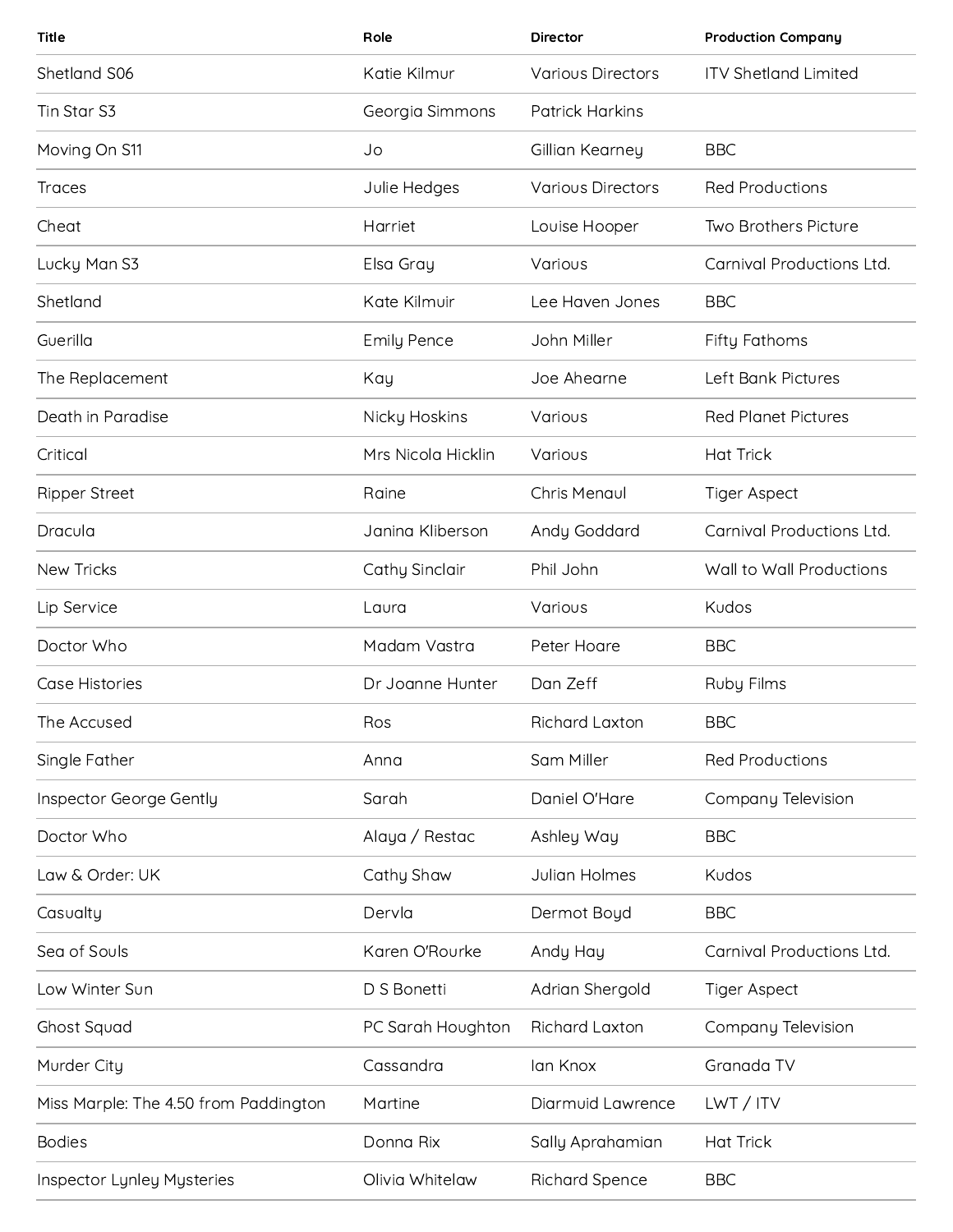| Trial and Retribution         | Carla Worth<br><b>Charles Beeson</b> |                     | La Plante Productions     |  |
|-------------------------------|--------------------------------------|---------------------|---------------------------|--|
| Rare Books & Manuscripts      | <b>Jess</b>                          | Bruce Webb          | La Plante Productions     |  |
| The Hound of the Baskervilles | Miss Stapleton                       | David Atwood        | <b>BBC</b>                |  |
| Doc Martin                    | <b>Rita Borrie</b>                   | Ben Bolt            | Sky                       |  |
| The Fear                      | Storyteller                          | Luke Watson         | Noel Gay Television       |  |
| Lady Audley's Secret          | Lady Audley                          | Betsan Morris Evans | <b>Warner Sisters</b>     |  |
| Gormenghast                   | Fuschia                              | Andy Wilson         | <b>BBC</b>                |  |
| Psychos                       | Dr. Kate Millar                      | Andy Wilson         | Kudos                     |  |
| Noah's Ark                    | Rachel                               | Paul Harrison       | Whitehall Films / Carlton |  |
| Gobble                        | New Ager                             | Jimmy Mulville      | <b>BBC</b>                |  |
| Taggart                       | Cellini's Maid                       | Alan Bell           | <b>STV</b>                |  |

## Voice

| <b>Type</b>    | <b>Title</b>                                                  | Role                         | <b>Director</b>           | <b>Production Company</b>        |
|----------------|---------------------------------------------------------------|------------------------------|---------------------------|----------------------------------|
| Audio<br>drama | Doctor Who: The Curse of Lady Macbeth                         | Lady Macbeth                 | Barnaby<br>Edwards        | <b>Big Finish</b><br>Productions |
| Audio<br>Drama | Doctor Who: The Paternoster Gang: Heritage Madam Vastra<br>3  |                              | Ken Bentley               | <b>Big Finish</b><br>Productions |
| Audio<br>Drama | Doctor Who: The Paternoster Gang: Heritage Madame Vastra<br>2 |                              | Ken Bentley               | <b>Big Finish</b><br>Productions |
| Audio<br>Drama | Doctor Who: The Paternoster Gang: Heritage Madame Vastra      |                              | Ken Bentley               | <b>Big Finish</b><br>Productions |
| Audio<br>Drama | Doctor Who: The Eighth of March                               | Madame Vastra                | Helen Goldwyn Big Finish  | Productions                      |
| Audio<br>Drama | Doctor Who - The Eighth of March: Inside<br>Every Warrior     | Madame Vastra                | Helen Goldwyn Big Finish  | Productions                      |
| Audio<br>Drama | Doctor Who: The Churchill Years Volume 02                     | Madame Vastra                | Ken Bentley               | <b>Big Finish</b><br>Productions |
| Audio<br>Drama | Doctor Who: UNIT: Assembled                                   | Commander Tryska /<br>Kalana | Ken Bentley               | <b>Big Finish</b><br>Productions |
| Audio<br>Drama | Survivors Series 05                                           | Carol Baker                  | Ken Bentley               | <b>Big Finish</b><br>Productions |
| Audio<br>Drama | Doctor Who: The War Doctor - Agents of<br>Chaos               | Lara                         | Nicholas<br><b>Briggs</b> | <b>Big Finish</b><br>Productions |
| Video<br>Game  | Lego Dimensions                                               | Madame Vastra                | <b>JB Blanc</b>           | Warner Bros.<br>Games            |